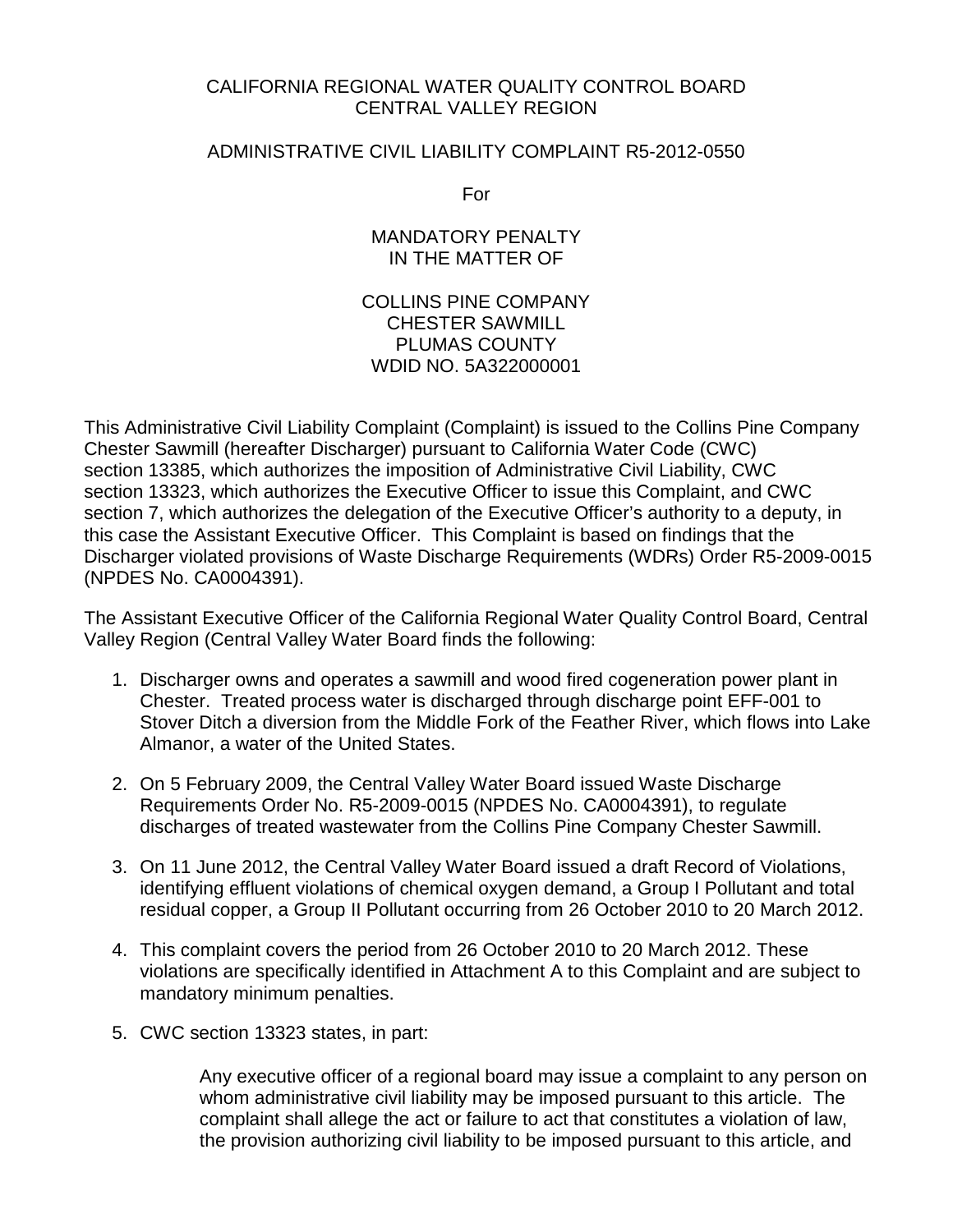the proposed civil liability.

6. CWC section 13385(h) and (i) require assessment of mandatory penalties and state, in part, the following:

CWC section 13385(h)(1) states:

Notwithstanding any other provision of this division, and except as provided in subdivisions (j), (k), and (l), a mandatory minimum penalty of three thousand dollars (\$3,000) shall be assessed for each serious violation.

CWC section 13385 (h)(2) states:

For the purposes of this section, a 'serious violation' means any waste discharge that violates the effluent limitations contained in the applicable waste discharge requirements for a Group II pollutant, as specified in Appendix A to Section 123.45 of Title 40 of the Code of Federal Regulations, by 20 percent or more or for a Group I pollutant, as specified in Appendix A to Section 123.45 of Title 40 of the Code of Federal Regulations, by 40 percent or more.

CWC section 13385 subdivision (i)(1) states, in part:

Notwithstanding any other provision of this division, and except as provided in subdivisions (j), (k), and (l), a mandatory minimum penalty of three thousand dollars (\$3,000) shall be assessed for each violation whenever the person does any of the following four or more times in any period of six consecutive months, except that the requirement to assess the mandatory minimum penalty shall not be applicable to the first three violations:

- A) Violates a waste discharge requirement effluent limitation.
- B) Fails to file a report pursuant to Section 13260.
- C) Files an incomplete report pursuant to Section 13260.
- D) Violates a toxicity effluent limitation contained in the applicable waste discharge requirements where the waste discharge requirements do not contain pollutant-specific effluent limitations for toxic pollutants

CWC section 13385 subdivision (j) states, in part:

Subdivisions (h) and (i) do not apply to any of the following: 3) A violation of an effluent limitation where the waste discharge is in compliance with either a cease and desist order issued pursuant to Section 13301 or a time schedule order issued pursuant to Section 13300 or 13308…

7. WDRs Order No. R5-2009-0015 Final Effluent Limitations IV.A.1.a states, in part: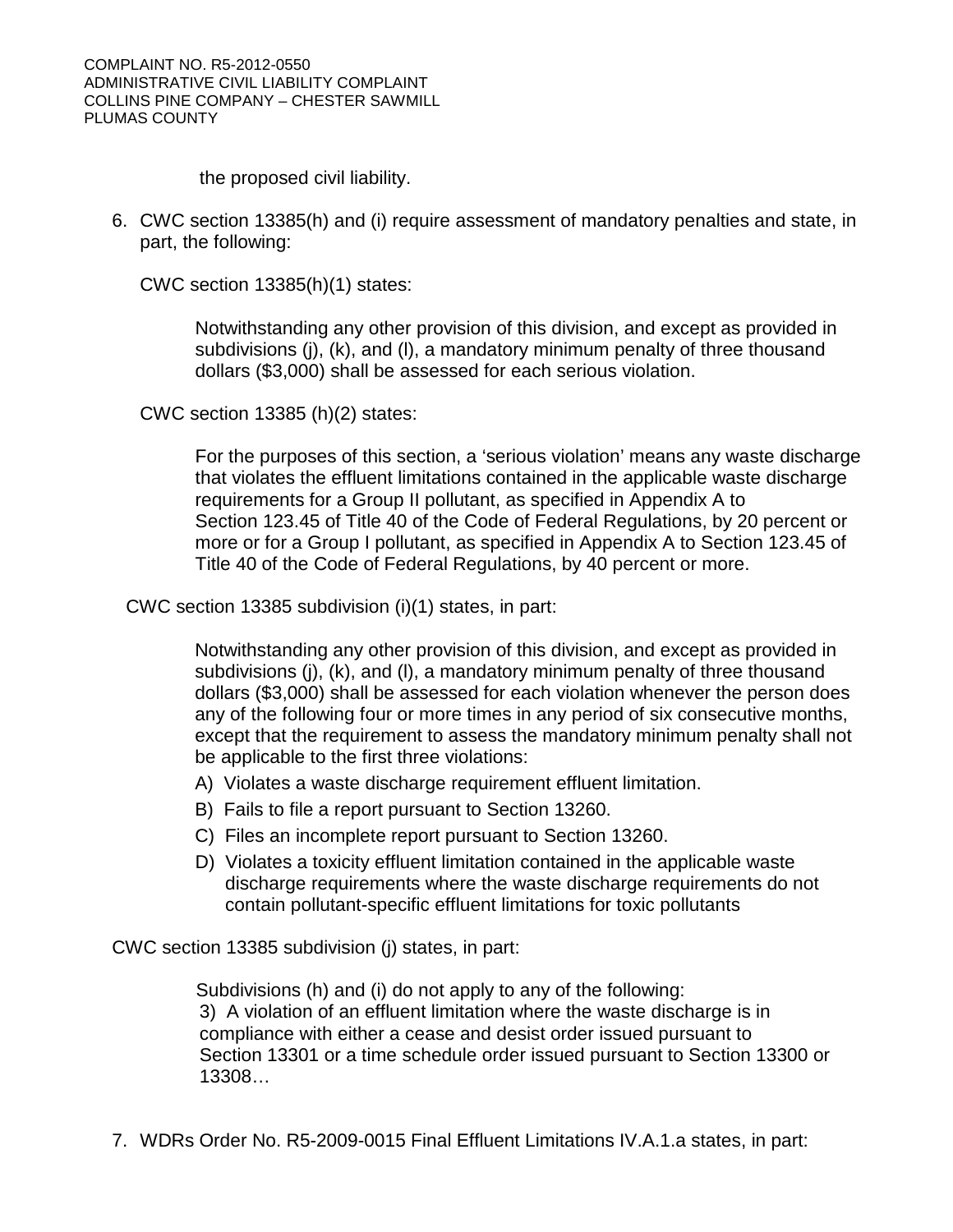1. Final Effluent Limitations – Discharge Point EFF-001

The Discharger shall maintain compliance with the following effluent limitations at Discharge Point EFF-001, with compliance measured at Monitoring Location EFF-001 as described in the attached MRP (Attachment E):

a. The Discharger shall maintain compliance with the effluent limitations specified in Table 6:

# **Table 6. Effluent Limitations**

| <b>Parameter</b>             | <b>Units</b> | <b>Effluent Limitations</b> |                   |                                |                           |                                  |  |  |
|------------------------------|--------------|-----------------------------|-------------------|--------------------------------|---------------------------|----------------------------------|--|--|
|                              |              | Average<br><b>Monthly</b>   | Average<br>Weekly | <b>Maximum</b><br><b>Daily</b> | <b>Instant</b><br>Minimum | <b>Instant</b><br><b>Maximum</b> |  |  |
| Chemical Oxygen<br>Demand    | mg/L         |                             |                   | 40                             |                           |                                  |  |  |
| Copper, Total<br>Recoverable | $\mu$ g/L    | 7.44                        |                   | 14.92                          |                           |                                  |  |  |

# **ALLEGED EFFLUENT LIMITATIONS VIOLATIONS**

- 8. On 29 November 2011, 13 December 2011, 20 December 2011, 27 December 2011, 9 January 2012, and 20 March 2012, the measured effluent chemical oxygen demand exceeded the permit limit of 40 mg/L by more than 40 percent. These violations are defined as serious because measured concentrations of Group I constituents exceeded maximum prescribed levels in WDRs Order No. R5-2009-0015 by 40 percent or more. The mandatory minimum penalty for each of these serious violations is three thousand dollars per violation (\$3,000/violation), **totaling eighteen thousand dollars (\$18,000) for 6 serious violations.**
- 9. On 30 November 2010, 21 December 2010, 25 April 2011, and 20 March 2012, the measured effluent total residual copper concentrations exceeded the monthly average effluent limit for total residual copper by 20 percent or more. On 21 December 2011 the effluent total residual copper concentration also exceeded the maximum daily effluent limit for total residual copper by 20 percent or more. The mandatory minimum penalty for each of these serious violations is three thousand dollars per violation (\$3,000/violation), **totaling fifteen thousand dollars (\$15,000) for 5 serious violations.**
- 10.The total amount of the mandatory penalties assessed for the cited effluent violations is **thirty-three thousand dollars (\$33,000).** A detailed list of the cited effluent violations in included in Attachment A, as part of this Complaint. This Complaint addresses administrative civil liability for violations that are specifically identified in Attachment A.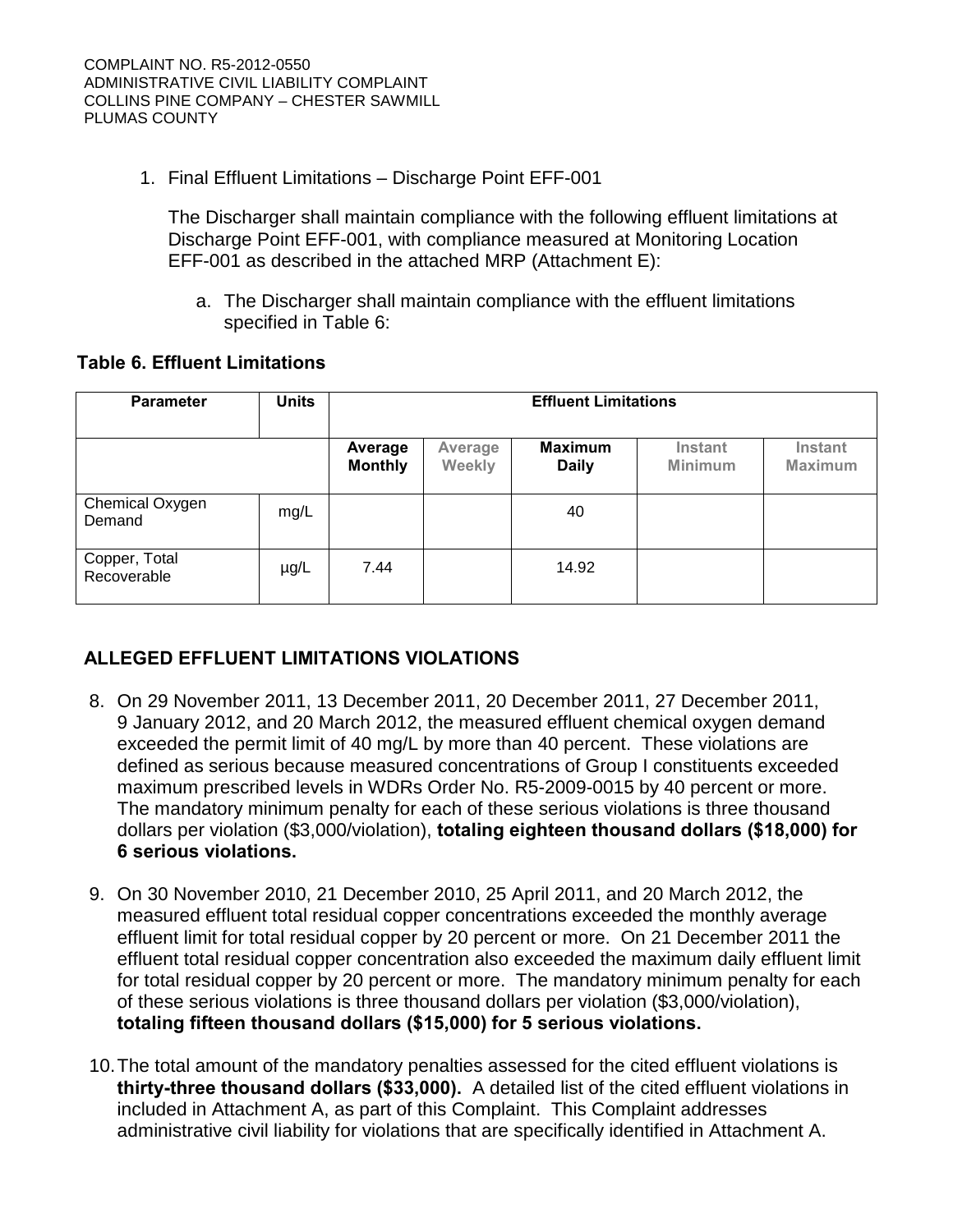11.Issuance of this Administrative Civil Complaint to enforce CWC Division 7, Chapter 5.5 is exempt from provisions of the California Environmental Quality Act (Pub. Resources Code section 21000 et seq.), in accordance with California Code of Regulations, title 14, section 15321 subsection (a)(2).

# **COLLINS PINE COMPANY IS HEREBY GIVEN NOTICE THAT:**

- 1) The Executive Officer of the Central Valley Water Board proposes that the Discharger be assessed an Administrative Civil Liability in the amount of **thirty-three thousand dollars (\$33,000)**.
- 2) A hearing on this matter will be conducted at the Central Valley Water Board meeting scheduled **on 3/4/5 October 2012**, unless either of the following occurs by **3 August 2012**:
	- a) The Discharger waives the hearing by completing the attached form (checking off the box next to Option #1) and returning it to the Central Valley Water Board, along with payment for the proposed civil liability of **thirty-three thousand dollars (\$33,000)**; or
	- b) The Central Valley Water Board agrees to postpone any necessary hearing after the Discharger requests to engage in settlement discussions by checking off the box next to Option #2 on the attached form, and returns it to the Board along with a letter describing the issues to be discussed; or
	- c) The Central Valley Water Board agrees to postpone any necessary hearing after the Discharger requests a delay by checking off the box next to Option #3 on the attached form, and returns it to the Board along with a letter describing the issues to be discussed.
- 3) If a hearing on this matter is conducted, the Central Valley Water Board will consider whether to affirm, reject, or modify the proposed Administrative Civil Liability, or whether to refer the matter to the Attorney General for recovery of judicial civil liability.

If this matter proceeds to hearing, the Executive Officer reserves the right to amend the proposed amount of civil liability to conform to the evidence presented, including but not limited to, increasing the proposed amount to account for the costs of enforcement (including staff, legal and expert witness costs) incurred after the date of the issuance of this Complaint through completion of the hearing.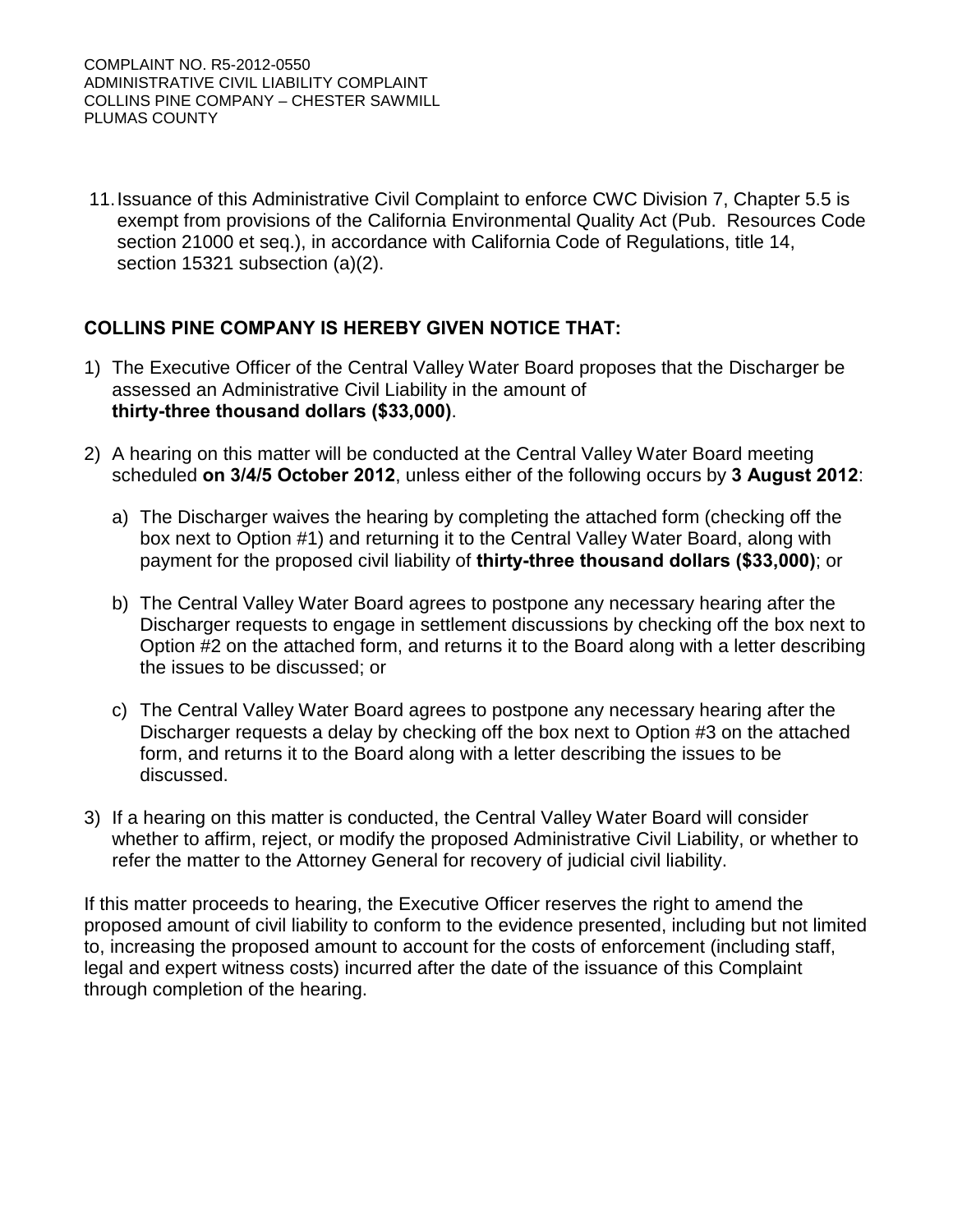#### COMPLAINT NO. R5-2012-0550 ADMINISTRATIVE CIVIL LIABILITY COMPLAINT COLLINS PINE COMPANY – CHESTER SAWMILL PLUMAS COUNTY

# PAMELA CREEDON Executive Officer Original signed by<br>CREEDON Executive O<br>23 July 2012

(date)

Attachment A: Record of Violations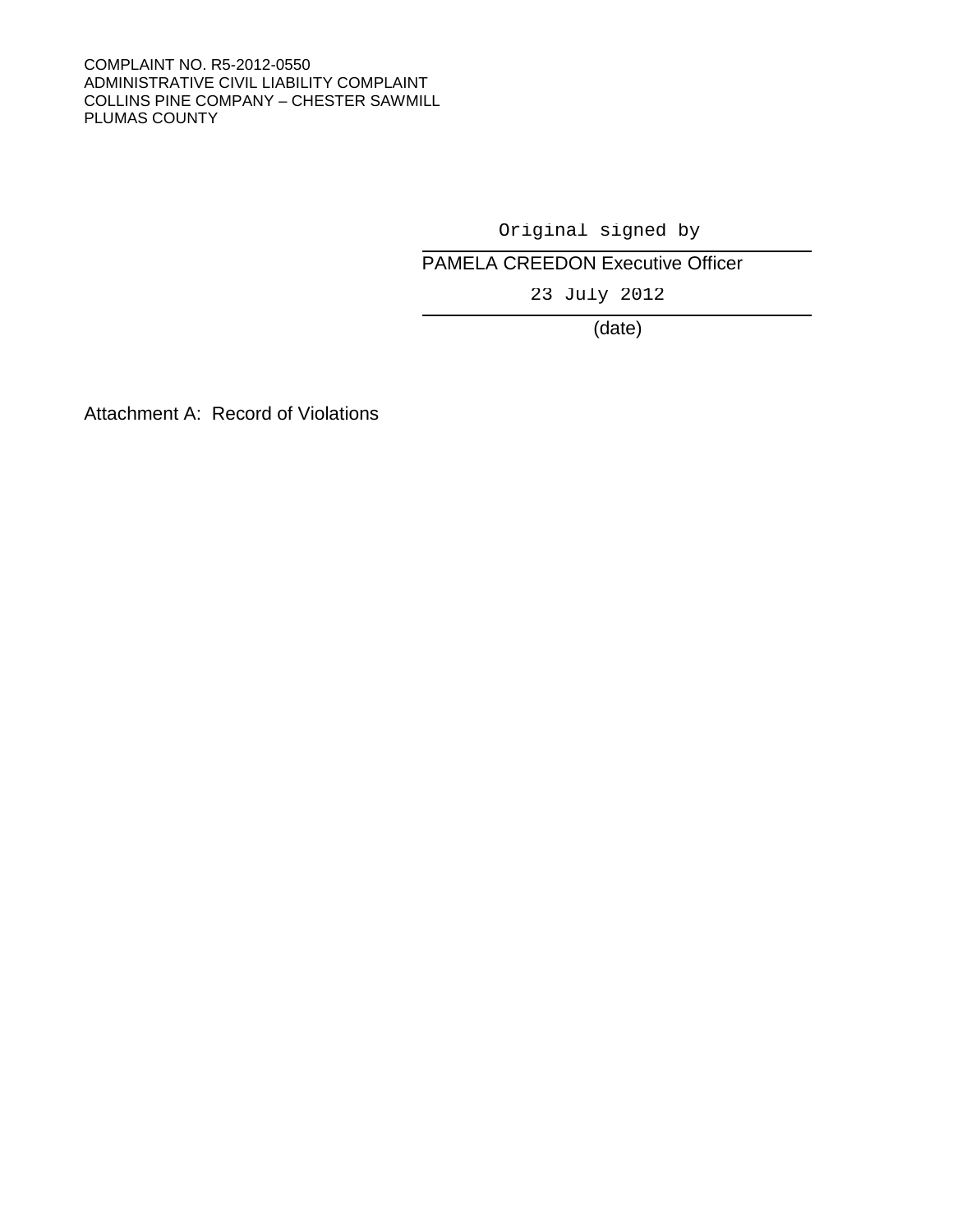#### **WAIVER FORM FOR ADMINISTRATIVE CIVIL LIABILITY COMPLAINT**

By signing this waiver, I affirm and acknowledge the following:

I am duly authorized to represent the Collins Pine Company (hereafter Discharger) in connection with Administrative Civil Liability Complaint **R5-2012-0550** (hereafter Complaint). I am informed that California Water Code section 13323, subdivision (b), states that, "a hearing before the regional board shall be conducted within 90 days after the party has been served. The person who has been issued a complaint may waive the right to a hearing."

#### **□** *(OPTION 1: Check here if the Discharger waives the hearing requirement and will pay in full.)*

- a. I hereby waive any right the Discharger may have to a hearing before the Central Valley Water Board.
- b. I certify that the Discharger will remit payment for the proposed civil liability in the full amount of **thirty-three thousand dollars (\$33,000)** by check that references "ACL Complaint **R5-2012-0550**" made payable to the *State Water Pollution Cleanup and Abatement Account*. Payment must be received by the Central Valley Water Board by **3 August 2012**.
- c. I understand the payment of the above amount constitutes a proposed settlement of the Complaint, and that any settlement will not become final until after a 30-day public notice and comment period. Should the Central Valley Water Board receive significant new information or comments during this comment period, the Central Valley Water Board's Executive Officer may withdraw the complaint, return payment, and issue a new complaint. I also understand that approval of the settlement will result in the Discharger having waived the right to contest the allegations in the Complaint and the imposition of civil liability.
- d. I understand that payment of the above amount is not a substitute for compliance with applicable laws and that continuing violations of the type alleged in the Complaint may subject the Discharger to further enforcement, including additional civil liability.
- **□** *(OPTION 2: Check here if the Discharger waives the 90-day hearing requirement in order to engage in settlement discussions***.)** I hereby waive any right the Discharger may have to a hearing before the Central Valley Water Board within 90 days after service of the complaint, but I reserve the ability to request a hearing in the future. I certify that the Discharger will promptly engage the Central Valley Water Board Prosecution Team in settlement discussions to attempt to resolve the outstanding violation(s). By checking this box, the Discharger requests that the Central Valley Water Board delay the hearing so that the Discharger and the Prosecution Team can discuss settlement. It remains within the discretion of the Central Valley Water Board to agree to delay the hearing. Any proposed settlement is subject to the conditions described above under "Option 1."
- **□** *(OPTION 3: Check here if the Discharger waives the 90-day hearing requirement in order to extend the hearing date and/or hearing deadlines. Attach a separate sheet with the amount of additional time requested and the rationale.)* I hereby waive any right the Discharger may have to a hearing before the Central Valley Water Board within 90 days after service of the complaint. By checking this box, the Discharger requests that the Central Valley Water Board delay the hearing and/or hearing deadlines so that the Discharger may have additional time to prepare for the hearing. It remains within the discretion of the Central Valley Water Board to approve the extension.

(Print Name and Title)

(Signature)

(Date)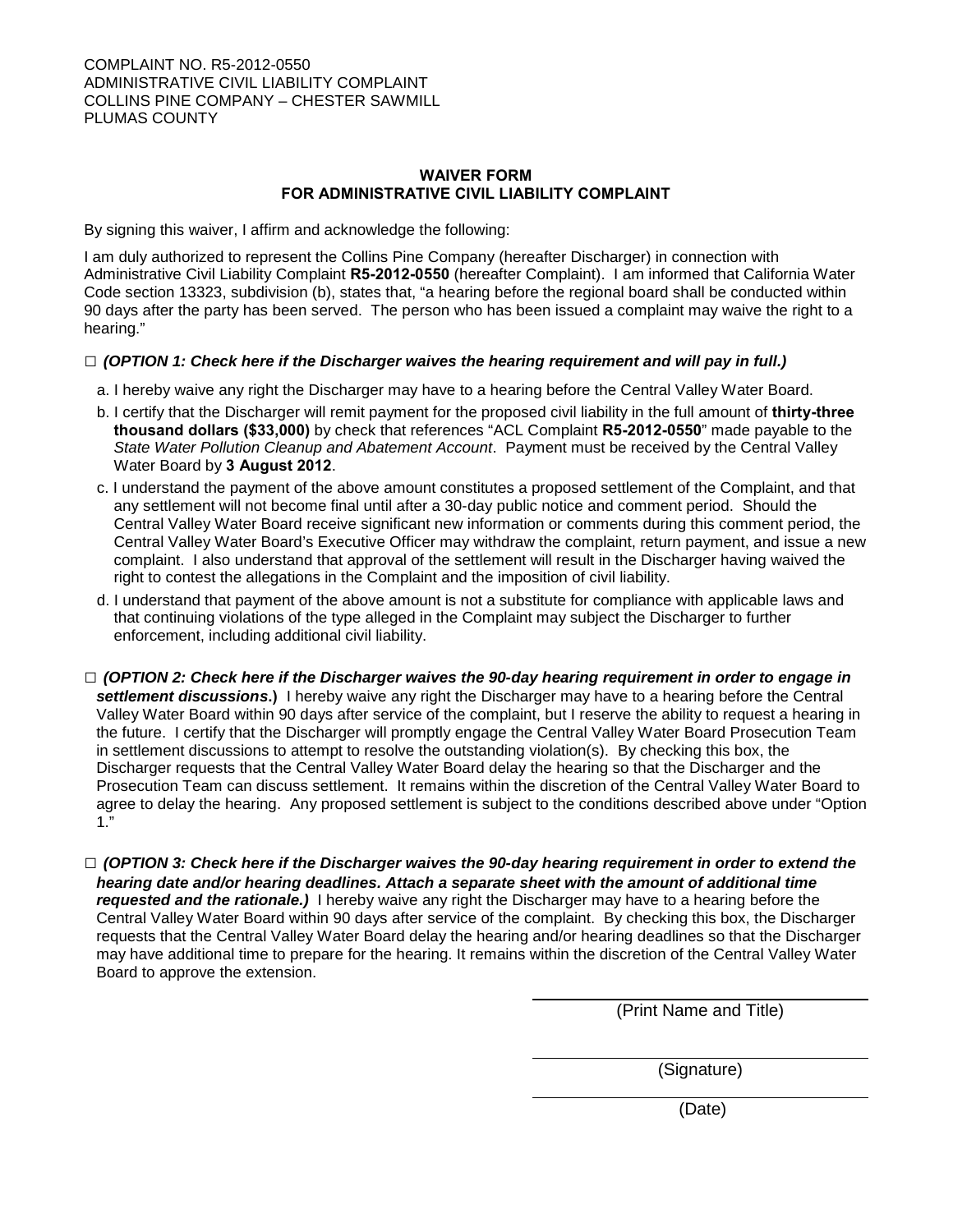#### COMPLAINT NO. R5-2012-0550 7 ADMINISTRATIVE CIVIL LIABILITY COMPLAINT COLLINS PINE COMPANY – CHESTER SAWMILL PLUMAS COUNTY

| <b>Violation</b><br><b>Date</b> | <b>Discharg</b><br>e Point | Pollutant/<br><b>Parameter</b> | <b>Units</b> | <b>Effluent</b><br>Limit | Analytical<br><b>Results</b> | <b>Percent Over</b> | Group<br><b>Pollutants</b> | <b>MMP</b> | <b>Penalty Status</b>    |
|---------------------------------|----------------------------|--------------------------------|--------------|--------------------------|------------------------------|---------------------|----------------------------|------------|--------------------------|
| 3/20/2012                       | EFF-001                    | <b>Effluent COD</b>            | mg/L         | 40                       | 74                           | 45.95%              |                            | \$3,000    | <b>New</b><br>Assessment |
| 3/20/2012                       | EFF-001                    | <b>Effluent Copper</b>         | $\mu$ g/L    | 7.44                     | 10.7                         | 30.47%              | Ш.                         | \$3,000    | <b>New</b><br>Assessment |
| 1/9/2012                        | EFF-001                    | <b>Effluent COD</b>            | mg/L         | 40                       | 114                          | 64.91%              |                            | \$3,000    | <b>New</b><br>Assessment |
| 12/27/2011                      | EFF-001                    | <b>Effluent COD</b>            | mg/L         | 40                       | 138                          | 71.01%              |                            | \$3,000    | <b>New</b><br>Assessment |
| 12/20/2011                      | EFF-001                    | <b>Effluent COD</b>            | mg/L         | 40                       | 75                           | 46.67%              |                            | \$3,000    | <b>New</b><br>Assessment |
| 12/13/2011                      | EFF-001                    | <b>Effluent COD</b>            | mg/L         | 40                       | 87                           | 54.02%              |                            | \$3,000    | <b>New</b><br>Assessment |
| 11/29/2011                      | EFF-001                    | <b>Effluent COD</b>            | mg/L         | 40                       | 89                           | 55.06%              |                            | \$3,000    | New<br>Assessment        |
| 6/21/2011                       | EFF-001                    | <b>Effluent Copper</b>         | $\mu$ g/L    | 7.44                     | 7.73                         | 3.75%               | Ш                          |            |                          |
| 4/25/2011                       | EFF-001                    | <b>Effluent Copper</b>         | $\mu$ g/L    | 7.44                     | 10.27                        | 27.56%              | Ш.                         | \$3,000    | <b>New</b><br>Assessment |
| 3/15/2011                       | EFF-001                    | <b>Effluent Copper</b>         | $\mu$ g/L    | 7.44                     | 9                            | 17.33%              | Ш.                         |            |                          |
| 12/21/2010                      | EFF-001                    | <b>Effluent Copper</b>         | $\mu$ g/L    | 7.44                     | 15.4                         | 51.69%              | Ш                          | \$3,000    | <b>New</b><br>Assessment |
| 12/21/2010                      | EFF-001                    | <b>Effluent Copper</b>         | $\mu$ g/L    | 14.92                    | 20.8                         | 28.27%              | Ш.                         | \$3,000    | <b>New</b><br>Assessment |
| 12/21/2010                      | <b>RSW-002</b>             | Surface Water                  | <b>NTU</b>   | $\Delta$ turb < 1        | $\overline{2}$               |                     | n/a                        |            |                          |
| 12/7/2010                       | EFF-001                    | <b>Effluent Copper</b>         | µg/L         | 14.92                    | 17.4                         | 14.25%              | Ш                          |            |                          |
| 12/7/2010                       | EFF-001                    | <b>Effluent COD</b>            | mg/L         | 40                       | 55                           | 27.27%              |                            |            |                          |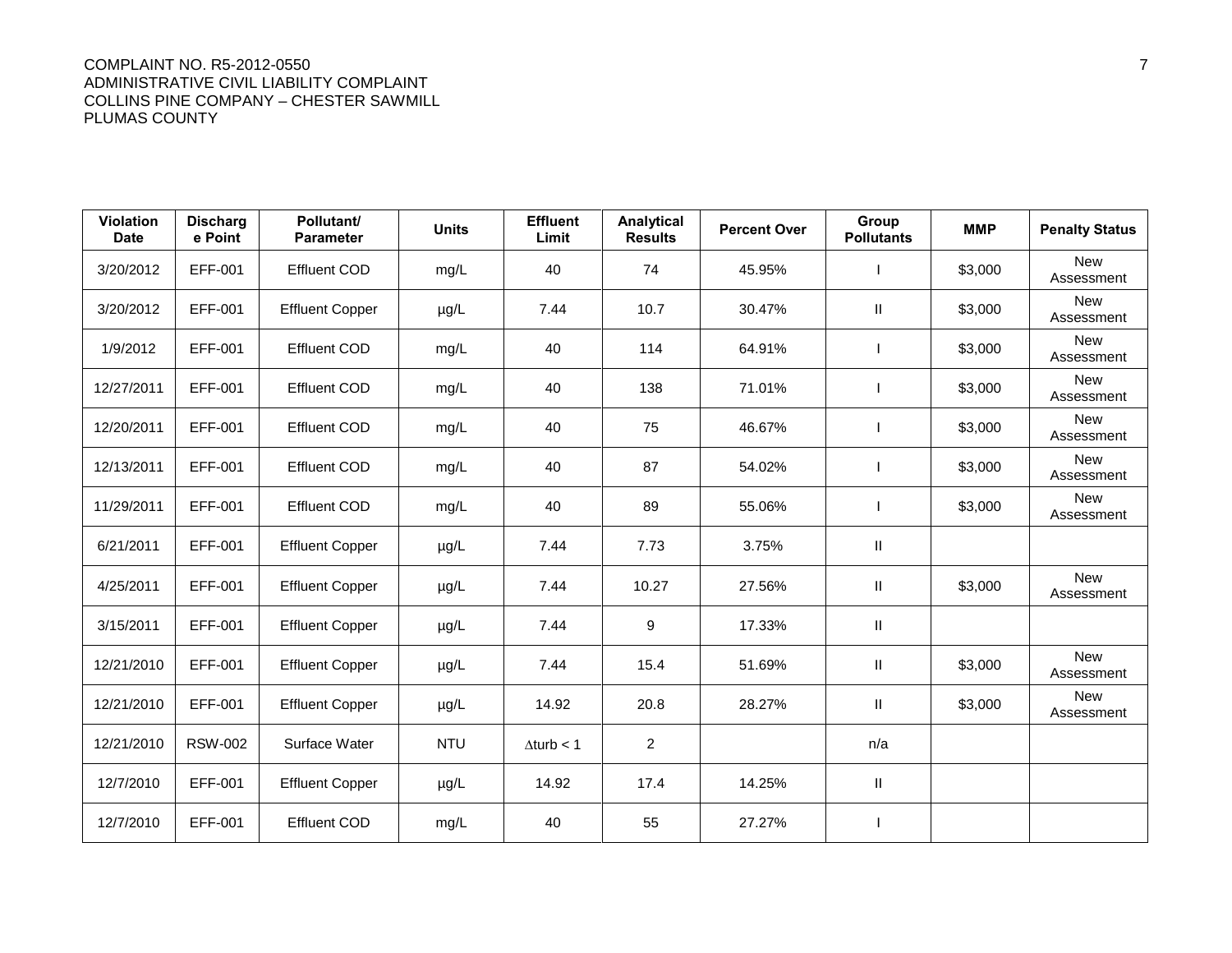#### COMPLAINT NO. R5-2012-0550 8 ADMINISTRATIVE CIVIL LIABILITY COMPLAINT COLLINS PINE COMPANY – CHESTER SAWMILL PLUMAS COUNTY

| <b>Violation</b><br><b>Date</b> | <b>Discharg</b><br>e Point | Pollutant/<br><b>Parameter</b> | <b>Units</b> | <b>Effluent</b><br>Limit | Analytical<br><b>Results</b> | <b>Percent Over</b> | Group<br><b>Pollutants</b> | <b>MMP</b> | <b>Penalty Status</b>    |
|---------------------------------|----------------------------|--------------------------------|--------------|--------------------------|------------------------------|---------------------|----------------------------|------------|--------------------------|
| 11/30/2010                      | EFF-001                    | <b>Effluent Copper</b>         | µg/L         | 7.44                     | 10.71                        | 30.53%              | Ш                          | \$3,000    | <b>New</b><br>Assessment |
| 10/26/2010                      | EFF-001                    | <b>Effluent Copper</b>         | $\mu$ g/L    | 7.44                     | 8.23                         | 9.60%               | Ш                          |            |                          |
| <b>Total New Assessment:</b>    |                            |                                |              |                          |                              | \$33,000            |                            |            |                          |

Notes: Serious Group I: any waste discharge that exceeds the effluent limitations for a group I pollutant by 40% or more. Serious Group II: any waste discharge that exceeds the effluent limitations for a group II pollutant by 20% or more. Non-Serious Violation: A non-serious violation occurs if the discharger does any one of the following four or more times in any period of 180 days:

- (a) violates a WDR effluent limitation;
- (b) fails to file a report of waste discharge pursuant to California Water Code section 13260;
- (c) files an incomplete report of waste discharge pursuant to California Water Code section 13260; or
- (d) violates a whole effluent toxicity limitation where the WDRs do not contain pollutant-specific effluent limitations for any toxic pollutants.
- AMEL: Average Monthly Effluent Limitation
- MDEL: Daily Maximum Effluent Limitation<br>N/A: Not Applicable
- Not Applicable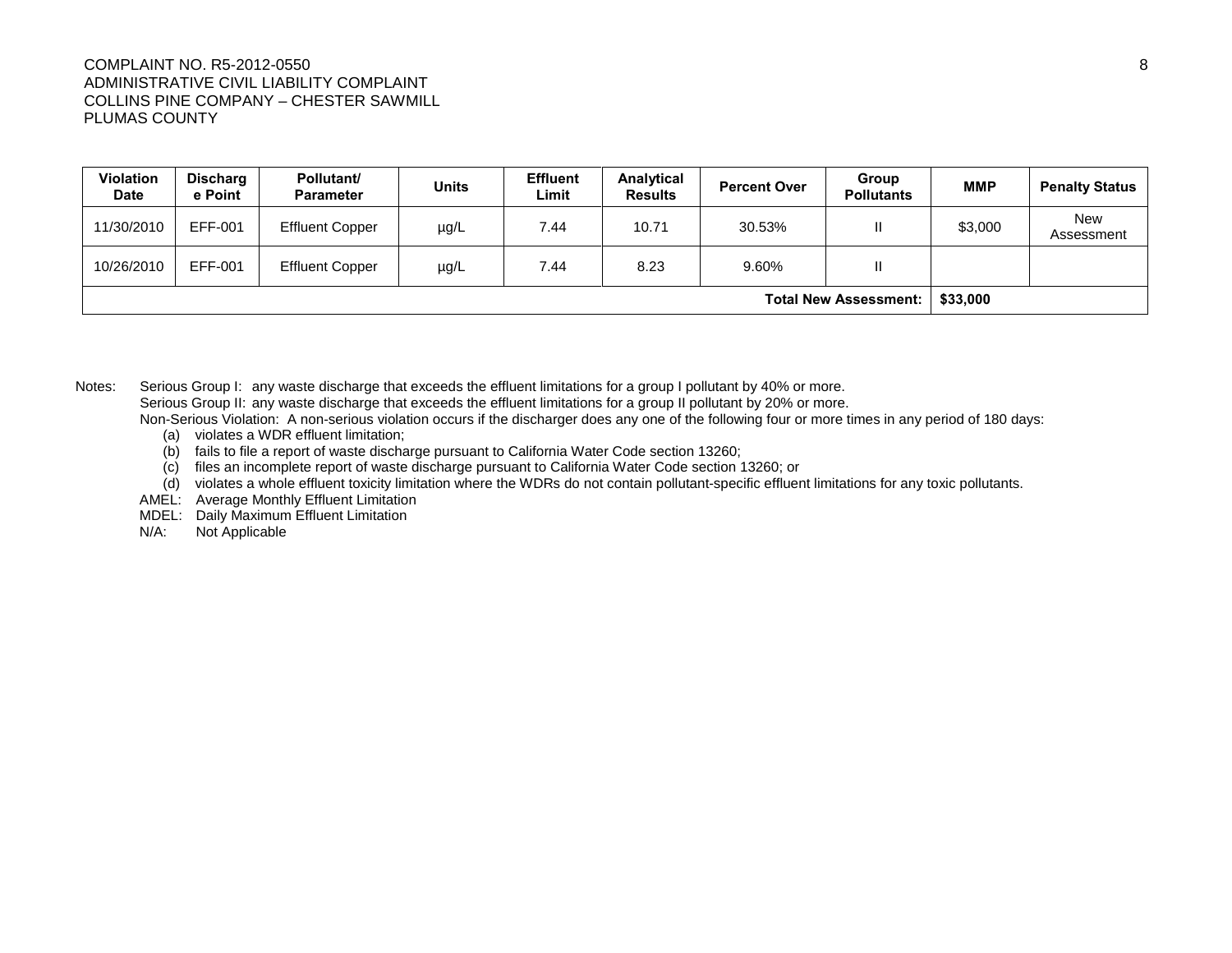Central Valley Regional Water Quality Control Board

HEARING PROCEDURE FOR ADMINISTRATIVE CIVIL LIABILITY COMPLAINT R5-2012-0550

> ISSUED TO COLLINS PINE COMPANY CHESTER SAWMILL WDID NO. 5A322000001

# PLUMAS COUNTY

## SCHEDULED FOR 3/4/5 OCTOBER 2012

PLEASE READ THIS HEARING PROCEDURE CAREFULLY. FAILURE TO COMPLY WITH THE DEADLINES AND OTHER REQUIREMENTS CONTAINED HEREIN MAY RESULT IN THE EXCLUSION OF YOUR DOCUMENTS AND/OR TESTIMONY.

## **Overview**

Pursuant to Water Code section 13323, The Assistant Executive Officer has issued an Administrative Civil Liability (ACL) Complaint in the amount of **thirty-three thousand dollars (\$33,000)** to the Collins Pine Company (Discharger), alleging violations of CWC section 13385 by Collins Pine Company Chester Sawmill, who violated provisions of Waste Discharge Requirements (WDRs) Order R5-2009-0015 (NPDES No. CA0004391). A hearing is currently scheduled to be conducted before the Board during its October 3/4/5, 2012 meeting.

The purpose of the hearing is to consider relevant evidence and testimony regarding the ACL Complaint. At the hearing, the Central Valley Water Board will consider whether to issue an administrative civil liability order assessing the proposed liability, or a higher or lower amount. The Board may also decline to assess any liability, or may continue the hearing to a later date. If less than a quorum of the Board is available, this matter may be conducted before a hearing panel. The public hearing will commence at 8:30 a.m. or as soon thereafter as practical, or as announced in the Board's meeting agenda. The meeting will be held at:

11020 Sun Center Drive, Suite 200, Rancho Cordova, California.

An agenda for the meeting will be issued at least ten days before the meeting and posted on the Board's web page at:

[http://www.waterboards.ca.gov/centralvalley/board\\_info/meetings](http://www.waterboards.ca.gov/centralvalley/board_info/meetings)

## **Hearing Procedure**

The hearing will be conducted in accordance with this Hearing Procedure, which has been approved by the Board Chair for the adjudication of such matters. The procedures governing adjudicatory hearings before the Central Valley Water Board may be found at California Code of Regulations, title 23, section 648 et seq., and are available at

#### [http://www.waterboards.ca.gov](http://www.waterboards.ca.gov/)

Copies will be provided upon request. In accordance with Section 648(d), any procedure not provided by this Hearing Procedure is deemed waived. Except as provided in Section 648(b) and herein, Chapter 5 of the Administrative Procedures Act (Gov't Code, § 11500 et seq.) does not apply to this hearing.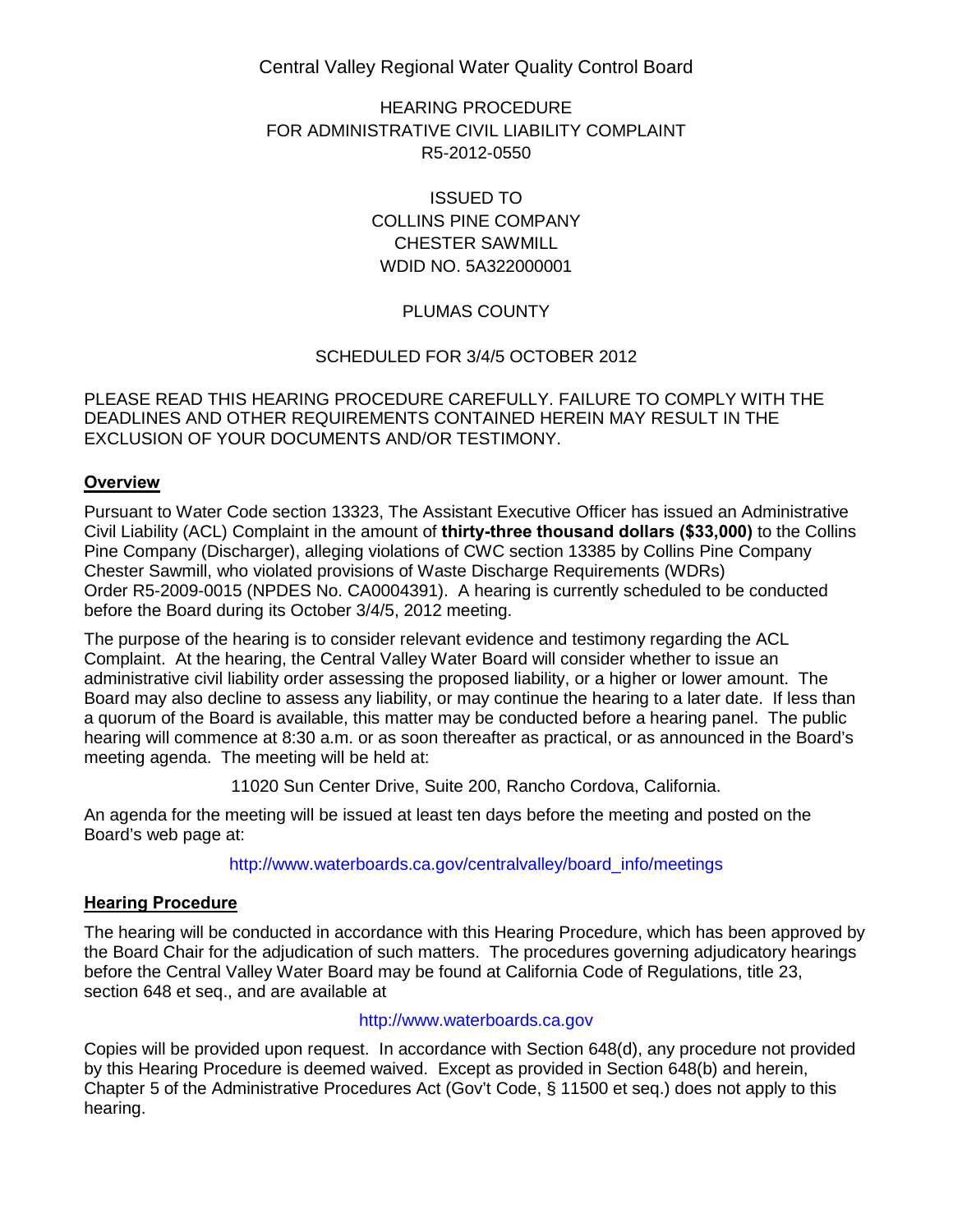The Discharger shall attempt to resolve objections to this Hearing Procedure with the Prosecution Team BEFORE submitting objections to the Advisory Team.

# **Hearing Participants**

Participants in this proceeding are designated as either "Designated Parties" or "Interested Persons." Designated Parties may present evidence and cross-examine witnesses and are subject to cross-examination. Interested Persons may present non-evidentiary policy statements, but may not cross-examine witnesses and are not subject to cross-examination. Interested Persons generally may not present evidence (e.g., photographs, eye-witness testimony, monitoring data). At the hearing, both Designated Parties and Interested Persons may be asked to respond to clarifying questions from the Central Valley Water Board, staff, or others, at the discretion of the Board Chair.

The following participants are hereby designated as Designated Parties in this proceeding:

- 1. Central Valley Water Board Prosecution Team
- 2. Collins Pine Company

# **Requesting Designated Party Status**

Persons who wish to participate in the hearing as a Designated Party must request designated party status by submitting a request in writing so that it is received no later than the deadline listed under "Important Deadlines" below. The request shall include an explanation of the basis for status as a Designated Party (i.e., how the issues to be addressed at the hearing affect the person, the need to present evidence or cross-examine witnesses), along with a statement explaining why the parties listed above do not adequately represent the person's interest. Any objections to these requests for designated party status must be submitted so that they are received no later than the deadline listed under "Important Deadlines" below.

## **Primary Contacts**

## **Advisory Team:**

Kenneth Landau, Assistant Executive Officer 11020 Sun Center Drive, Suite 200, Rancho Cordova, CA 95670 Phone: (916) 464-4726 [klandau@waterboards.ca.gov](mailto:klandau@waterboards.ca.gov) 

David Coupe

State Water Resources Control Board, Office of Chief Counsel Physical Address: 1001 I Street, Sacramento, CA 95814 Mailing Address: P.O. Box 100, Sacramento, CA 95812 Phone: (916) 3 41-5051; fax (916) 341-5199 [DCoupe@waterboards.ca.gov](mailto:DCoupe@waterboards.ca.gov)

## **Prosecution Team:**

Pamela Creedon, Executive Officer Robert Crandall, Assistant Executive Officer Bryan Smith, P.E. Supervising Water Resources Control Engineer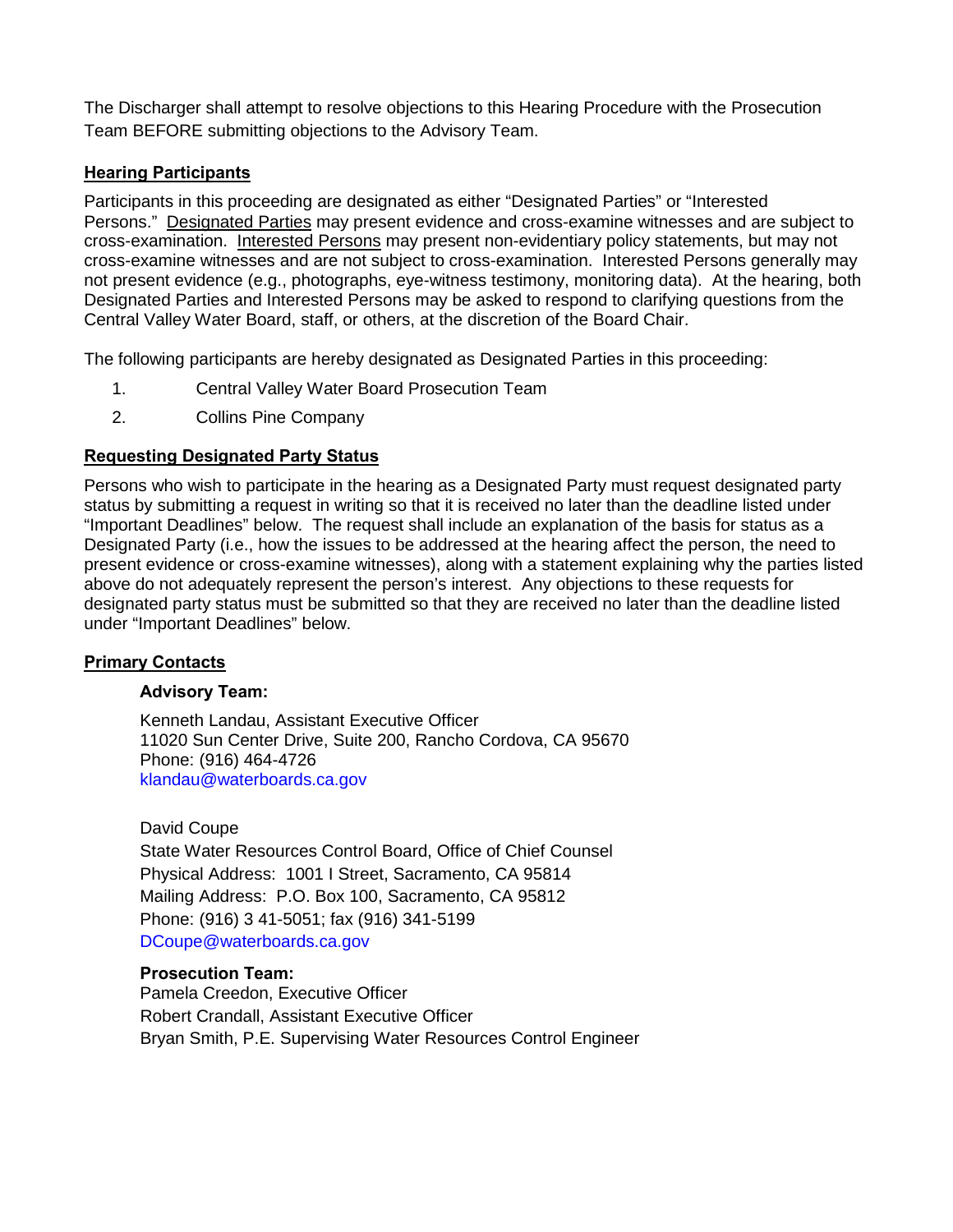Greg Cash, P.G. Senior Engineering Geologist Katie Bowman, P.E., Water Resource Control Engineer 364 Knollcrest Drive, Suite 200, Redding, California 96002 Phone: (530) 224-4845; fax: (530) 224-4857 [KBowman@waterboards.ca.gov](mailto:KBowman@waterboards.ca.gov)

Ellen Howard Staff Counsel

State Water Resources Control Board, Office of Enforcement Physical Address: 1001 I Street, Sacramento, CA 95814 Mailing Address: P.O. Box 100, Sacramento, CA 95812 Phone: (916) 341-5677; fax: (916) 341-5896 [ehoward@waterboards.ca.gov](mailto:ehoward@waterboards.ca.gov)

#### **Discharger**

Chris Verderber, Manager Collins Pine Company Chester Sawmill P.O. Box 796 Chester, CA 96020

### **Separation of Prosecutorial and Advisory Functions**

To help ensure the fairness and impartiality of this proceeding, the functions of those who will act in a prosecutorial role by presenting evidence for consideration by the Board (the "Prosecution Team") have been separated from those who will provide legal and technical advice to the Board (the "Advisory Team"). Members of the Advisory Team are: Ken Landau and David Coupe. Members of the Prosecution Team are: Pamela Creedon, Robert Crandall, Bryan Smith, Greg Cash, Katie Bowman, and Ellen Howard.

Any members of the Advisory Team who normally supervise any members of the Prosecution Team are not acting as their supervisors in this proceeding, and vice versa. Pamela Creedon regularly advises the Central Valley Water Board in other, unrelated matters, but is not advising the Central Valley Water Board in this proceeding. Other members of the Prosecution Team act or have acted as advisors to the Central Valley Water Board in other, unrelated matters, but they are not advising the Central Valley Water Board in this proceeding. Members of the Prosecution Team have not had any ex parte communications with the members of the Central Valley Water Board or the Advisory Team regarding this proceeding.

## **Ex Parte Communications**

Designated Parties and Interested Persons are forbidden from engaging in ex parte communications regarding this matter. An ex parte communication is a written or verbal communication related to the investigation, preparation, or prosecution of the ACL Complaint between a Designated Party or an Interested Person and a Board Member or a member of the Board's Advisory Team. However, if the communication is copied to all other persons (if written) or is made in a manner open to all other persons (if verbal), then the communication is not considered an ex parte communication. Communications regarding non-controversial procedural matters are also not considered ex parte communications and are not restricted.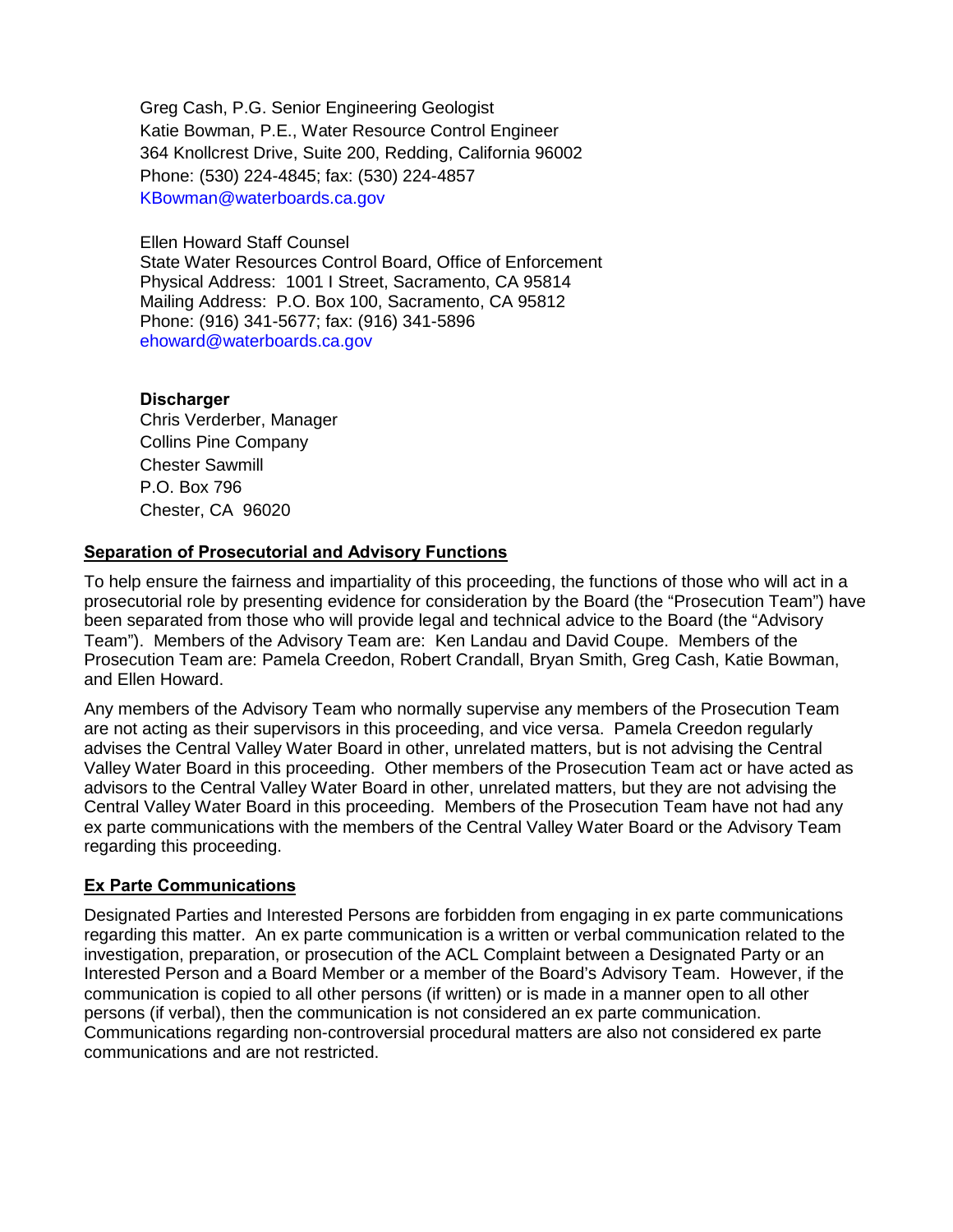# **Hearing Time Limits**

To ensure that all participants have an opportunity to participate in the hearing, the following time limits shall apply: each Designated Party shall have a combined **30** minutes to present evidence (including evidence presented by witnesses called by the Designated Party), to cross-examine witnesses (if warranted), and to provide a closing statement. Each Interested Person shall have 3 minutes to present a non-evidentiary policy statement. Participants with similar interests or comments are requested to make joint presentations, and participants are requested to avoid redundant comments. Participants who would like additional time must submit their request to the Advisory Team so that it is received no later than the deadline listed under "Important Deadlines" below. Additional time may be provided at the discretion of the Advisory Team (prior to the hearing) or the Board Chair (at the hearing) upon a showing that additional time is necessary. Such showing shall explain what testimony, comments, or legal argument requires extra time, and why it could not have been provided in writing by the applicable deadline.

A timer will be used, but will not run during Board questions or the responses to such questions, or during discussions of procedural issues.

# **Submission of Evidence and Policy Statements**

The Prosecution Team and all other Designated Parties (including the Discharger) must submit the following information in advance of the hearing:

- 1. All evidence (other than witness testimony to be presented orally at the hearing) that the Designated Party would like the Central Valley Water Board to consider. Evidence and exhibits already in the public files of the Central Valley Board may be submitted by reference, as long as the exhibits and their location are clearly identified in accordance with California Code of Regulations, title 23, section 648.3. Board members will not generally receive copies of materials incorporated by reference unless copies are provided, and the referenced materials are generally not posted on the Board's website.
- 2. All legal and technical arguments or analysis.
- 3. The name of each witness, if any, whom the Designated Party intends to call at the hearing, the subject of each witness' proposed testimony, and the estimated time required by each witness to present direct testimony.
- 4. The qualifications of each expert witness, if any.

Prosecution Team: The Prosecution Team's information must include the legal and factual basis for its claims against each Discharger; a list of all evidence on which the Prosecution Team relies, which must include, at a minimum, all documents cited in the ACL Complaint, Staff Report, or other material submitted by the Prosecution Team; and the witness information required under items 3-4 for all witnesses, including Board staff.

Designated Parties (including the Discharger): All Designated Parties shall submit comments regarding the ACL Complaint along with any additional supporting evidence not cited by the Central Valley Water Board's Prosecution Team no later than the deadline listed under "Important Deadlines" below.

Rebuttal: Any Designated Party that would like to submit evidence, legal analysis, or policy statements to rebut information previously submitted by other Designated Parties shall submit this rebuttal information so that it is received no later than the deadline listed under "Important Deadlines" below. "Rebuttal" means evidence, analysis or comments offered to disprove or contradict other submissions.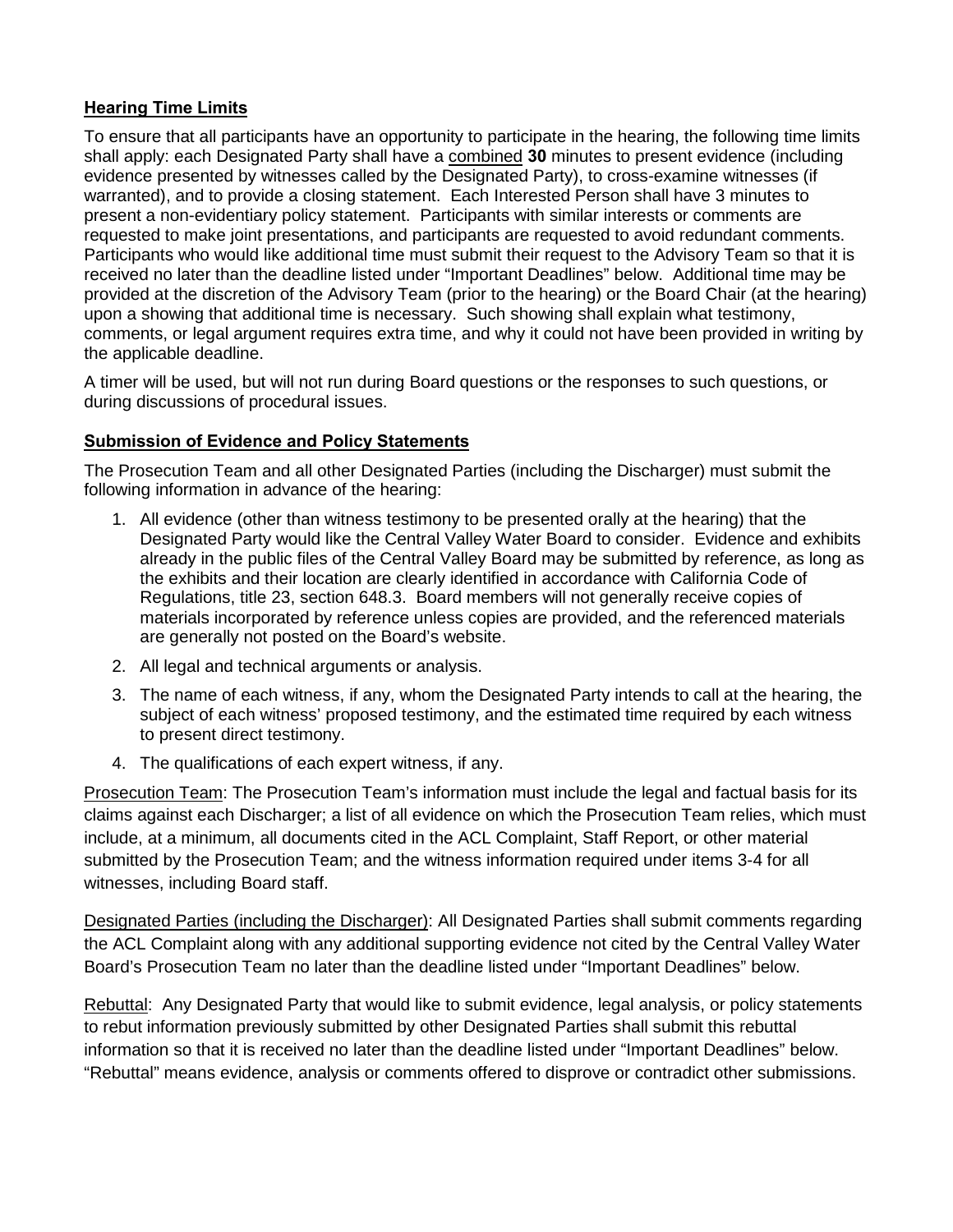Rebuttal shall be limited to the scope of the materials previously submitted. Rebuttal information that is not responsive to information previously submitted may be excluded.

Copies: Board members will receive copies of all submitted materials. The Board Members' hard copies will be printed in black and white on 8.5"x11" paper from the Designated Parties' electronic copies. Designated Parties who are concerned about print quality or the size of all or part of their written materials should provide an extra nine paper copies for the Board Members. For voluminous submissions, Board Members may receive copies in electronic format only. Electronic copies will also be posted on the Board's website. Parties without access to computer equipment are strongly encouraged to have their materials scanned at a copy or mailing center. The Board will not reject materials solely for failure to provide electronic copies.

Other Matters: The Prosecution Team will prepare a summary agenda sheet (Summary Sheet) and will respond to all significant comments. The Summary Sheet and the responses shall clearly state that they were prepared by the Prosecution Team. The Summary Sheet and the responses will be posted online, as will revisions to the proposed Order.

Interested Persons: Interested Persons who would like to submit written non-evidentiary policy statements are encouraged to submit them to the Advisory Team as early as possible, but they must be received by the deadline listed under "Important Deadlines" to be included in the Board's agenda package. Interested Persons do not need to submit written comments in order to speak at the hearing.

Prohibition on Surprise Evidence: In accordance with California Code of Regulations, title 23, section 648.4, the Central Valley Water Board endeavors to avoid surprise testimony or evidence. Absent a showing of good cause and lack of prejudice to the parties, the Board Chair will likely exclude evidence and testimony that is not submitted in accordance with this Hearing Procedure. Excluded evidence and testimony will *not* be considered by the Central Valley Water Board and will not be included in the administrative record for this proceeding.

Presentations: Power Point and other visual presentations may be used at the hearing, but their content shall not exceed the scope of other submitted written material. These presentations must be provided to the Advisory Team at or before the hearing both in hard copy and in electronic format so that they may be included in the administrative record.

Witnesses: All witnesses who have submitted written testimony shall appear at the hearing to affirm that the testimony is true and correct, and shall be available for cross-examination.

# **Evidentiary Documents and File**

The ACL Complaint and related evidentiary documents are on file and may be inspected or copied at the Central Valley Water Board office at 364 Knollcrest Drive, Suite 200, Redding, CA 96002. This file shall be considered part of the official administrative record for this hearing. Other submittals received for this proceeding will be added to this file and will become a part of the administrative record absent a contrary ruling by the Central Valley Water Board's Chair. Many of these documents are also posted on-line at:

## [http://www.waterboards.ca.gov/centralvalley/board\\_decisions/tentative\\_orders/index.shtml](http://www.waterboards.ca.gov/centralvalley/board_decisions/tentative_orders/index.shtml)

Although the web page is updated regularly, to assure access to the latest information, you may contact Katie Bowman (contact information above) for assistance obtaining copies.

**Questions**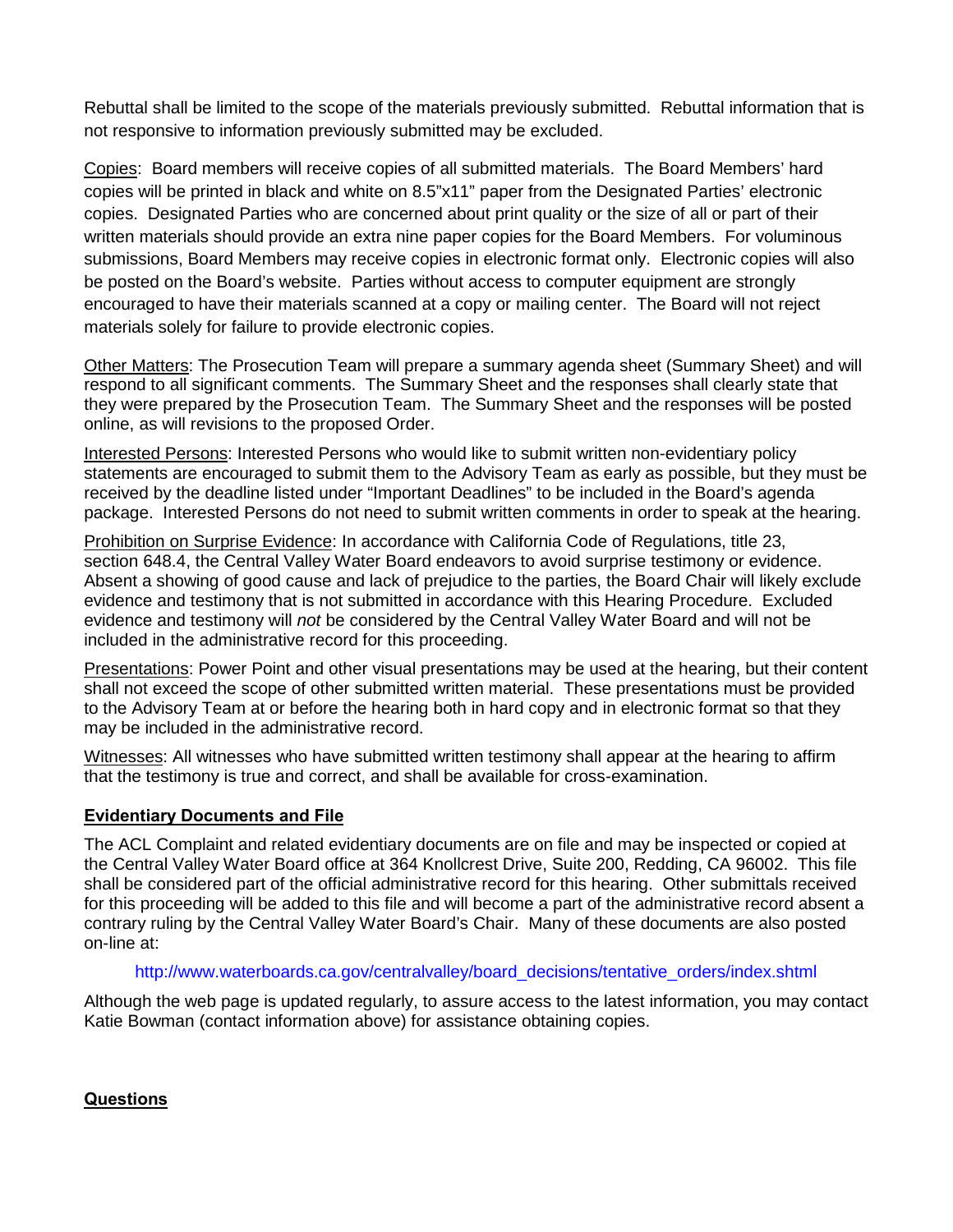Questions concerning this proceeding may be addressed to the Advisory Team attorney (contact information above).